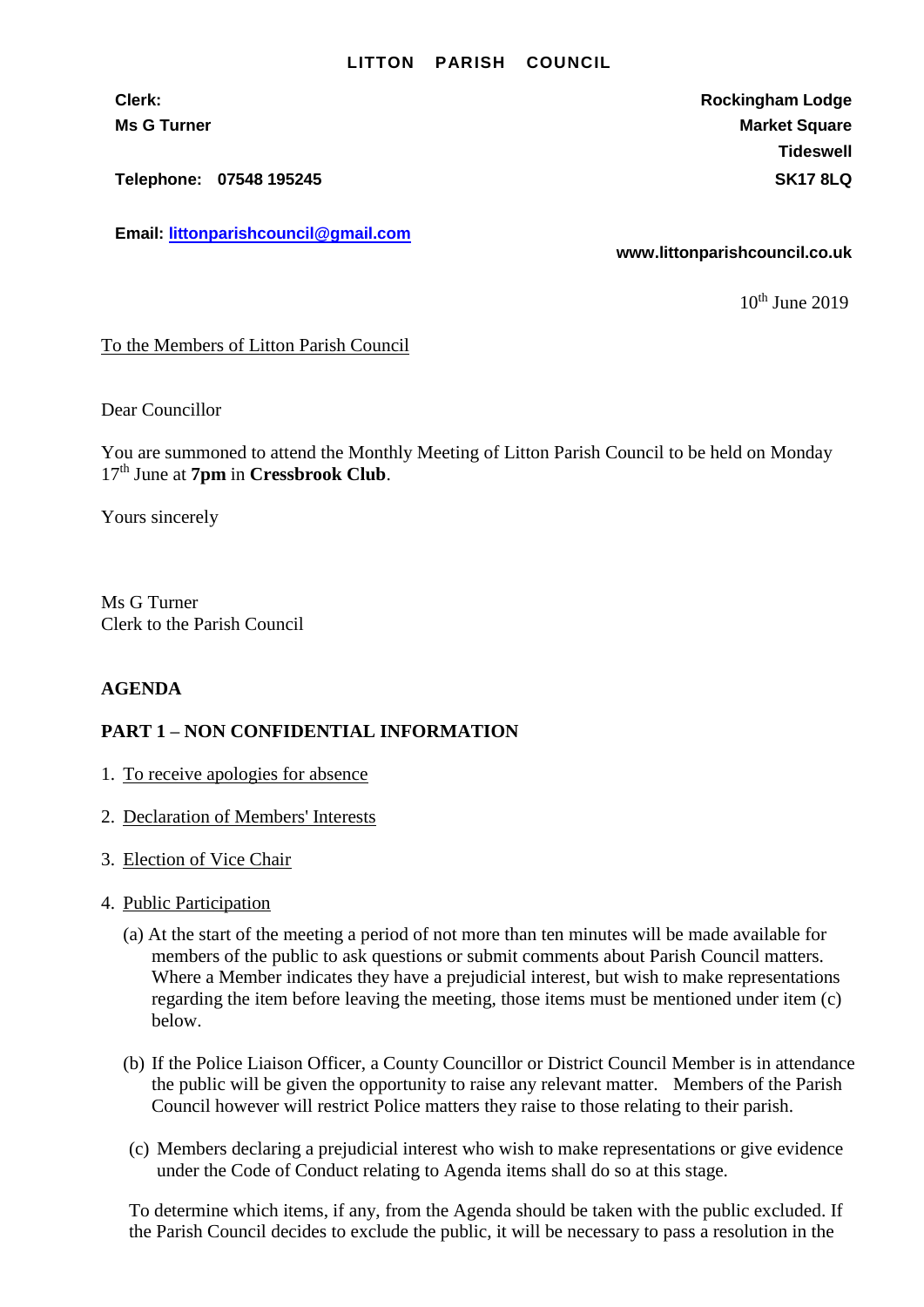following terms:

"to consider a resolution under the Public Bodies (Admission to Meetings Act 1960) s1 to exclude members of the press and public in order to discuss item number ..."

This item will then be discussed with press and public excluded.

- 5. To confirm the minutes of the Annual Meeting held on 9<sup>th</sup> May 2019
- 6. Actions from the minutes
	- 1947 Sunnybank land swap (CR/KO)
	- 1981 HGVs using Litton as a short cut to the A6 (Update DCC)
	- 1994 Playground & Memorial Playing Field development (GR)
	- 2022 Speeding in Litton (Update CR)
	- 2051 Repairs to Playground Wall (GR)
	- 2061 Playground Nuisance Complaint (CR, KO & NG)
	- 2067 Registering Cressbrook War Memorial as a Community Asset (Clerk)
	- 2075 Removal of spent flowers wreaths at the Cemetery and Grant Applications Update (All)
- 7. Review of Standing Orders (supplied via email) (Clerk)
- 8. Review of Financial Regulations (supplied via email) (Clerk)
- 9. Review of Risk Assessment (included in May papers) (Clerk)
- 10. Review of Fixed Asset Register (included in May papers) (Clerk)
- 11. Insurance Renewal Year 3 (policy schedule attached) (Clerk)
- 12. Annual Parish Meeting (notes attached) (CR)
- 13. New Councillors (All)
- 14. Planning Application (All)

Application number: NP/DDD/0519/0505 Hammerton Hall Farm, Post Office Row, Litton Listed Building Consent – Conversion of traditional buildings to form three residential units (1 open market unit, 1 holiday let dwelling and 1 ancillary/holiday let).

- 15. Parking in Litton Village (CR)
- 16. Playground Inspection training/Annual ROSPA report (see attached) (GR)
- 17. Rights of Way Minor Maintenance Agreement 2019/20 (All)
- 18. Tree Maintenance Project (NG)
- 19. Finance (Clerk)
	- (i) Accounts for Payment
	- (ii) Annual Governance Statement 2018/19 AGAR Section 1 (see attached)
	- (iii)Accounting Statement 2018/19 AGAR Section 2 (see attached)
	- (iv) Internal Audit Report (see attached)